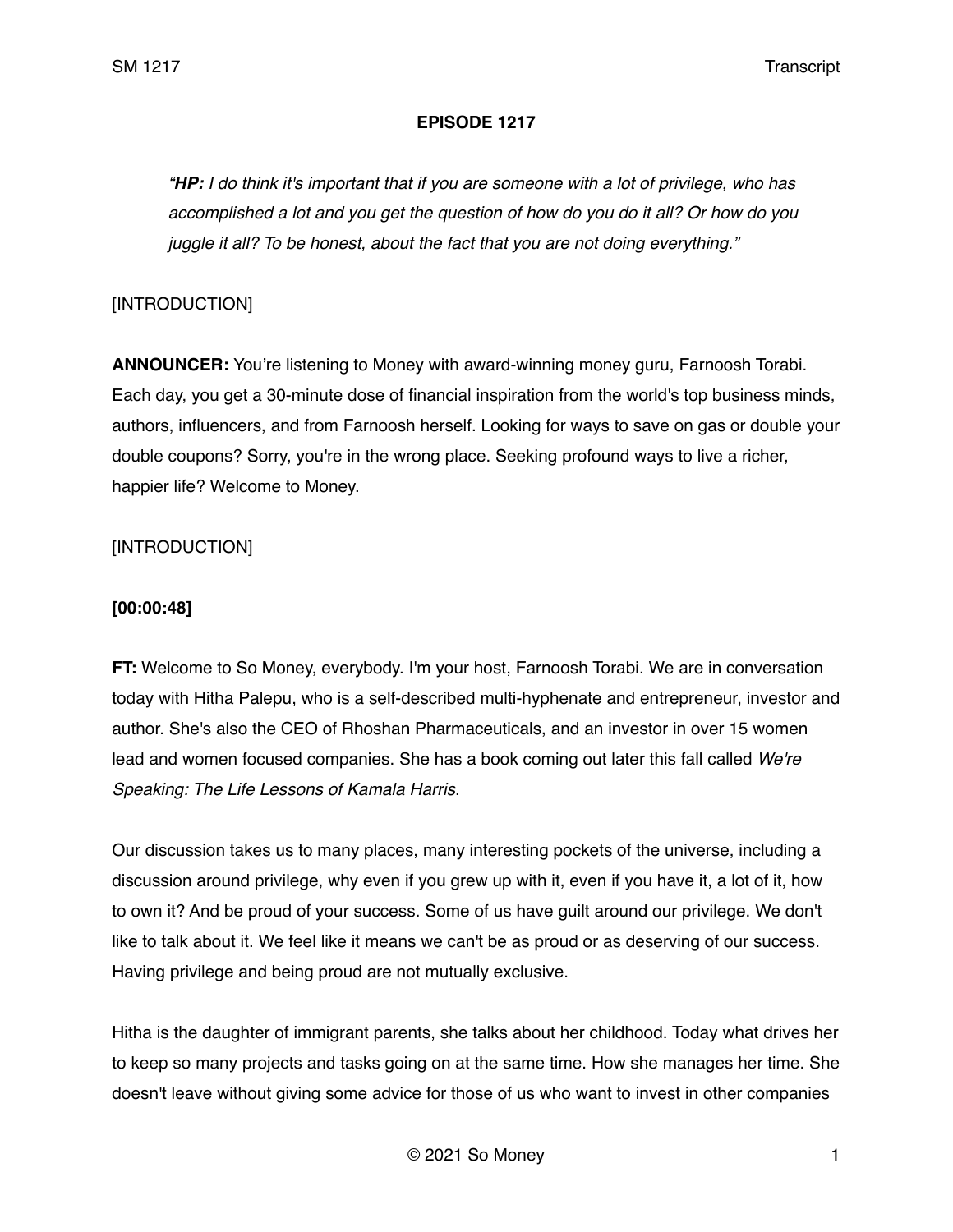like she has. She is an avid angel investor, and she'll walk us through some of the ways to get involved without a lot of money. Here's Hitha Palepu. Hitha Palepu, welcome to So Money. Finally.

### **[00:02:17]**

**HP:** Thank you for having me. I'm so excited to be here. Yours is one of like my first podcast loves.

### **[00:02:23]**

**FT:** You've been so generous sharing it on all your platforms. You have such a devoted audience. I have to say probably many people who listen to So Money. First new hit, then they knew Farnoosh. Why you waited so long to get together is beyond me but let's make the most of our time together. There was a lot of ground that we want to cover. You in your bio, you call yourself a multi-hyphenate, which is true. You're an entrepreneur and investor and author, a mother of two sons.

I think that's going to mirror the scope of our conversation that we're going to talk about a lot of things. We're going to talk about privilege. We're going to talk about being the daughter of immigrants and how that shaped you, running a business with your family and angel investing, which is something that you are passionate about now and want to educate more people on.

Then of course, you've got this important book coming out later in the fall, called *We're Speaking: The Life Lessons of Kamala Harris*. How to use your voice, be assertive and own your story. Okay, let's start. As I always to start with the beginnings, where we're going in this conversation, we need to start with the Foundation, which is your childhood, single daughter of immigrant parents.

You traveled as a young kid. I was reading about your dad on your Instagram feed coming to this country, as a scientist, but really not any money lurking at McDonald's. Fast forward to today running a major pharmaceutical company with him. Before we get to the arc of that story, tell me about life as a little girl hit the, let's say, six years old.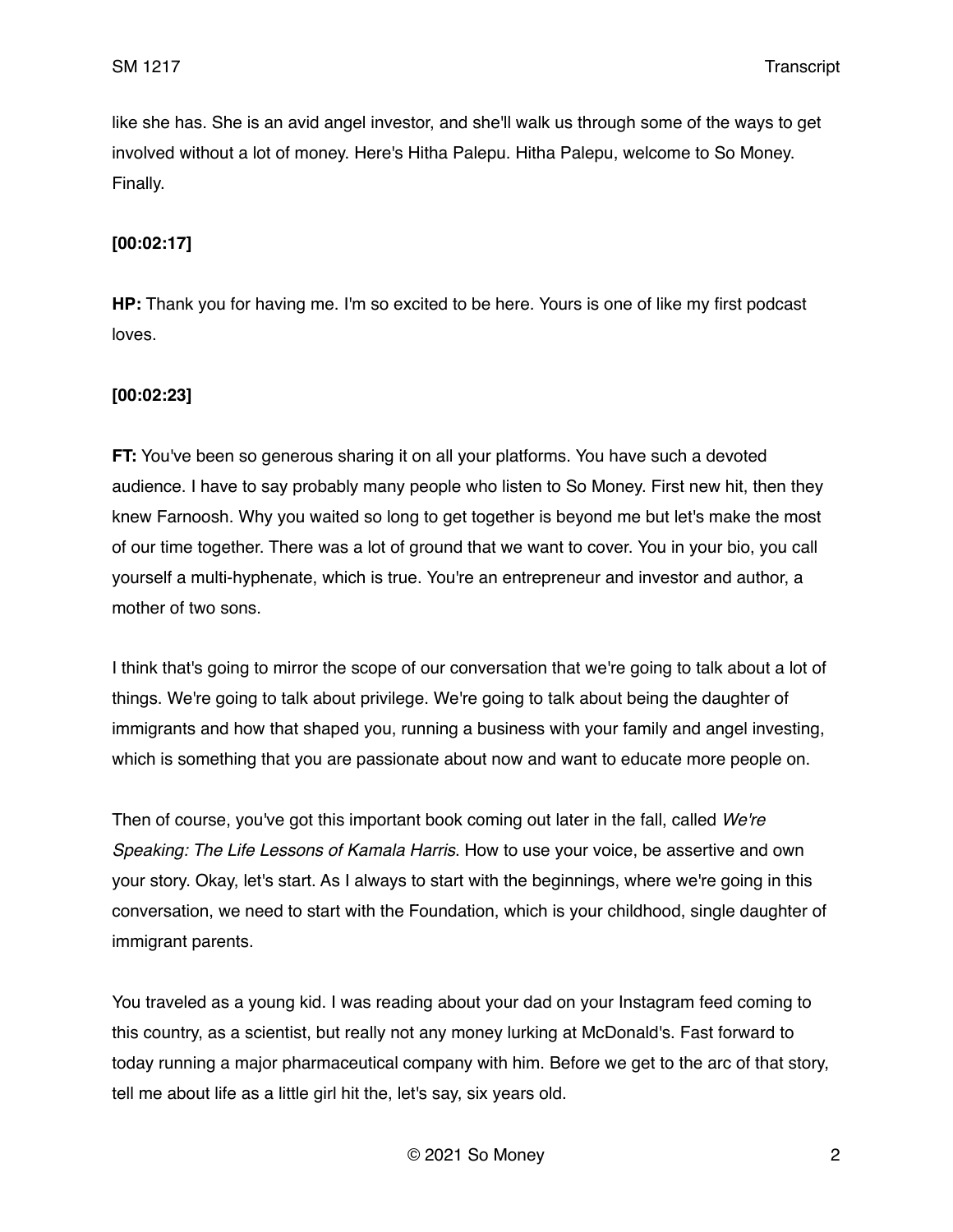## **[00:04:11]**

**HP:** Six years old was a good age. That was the first time we actually moved that I remembered that we were moving, because before that and we moved when I was two.

## **[00:04:23]**

**FT:** That's when the memories started. That's why I picked six, because you can't really remember three, but you six, we know.

## **[00:04:25]**

**HP:** Exactly. We were moving from outside of Columbus, Ohio to outside of Philadelphia. My dad took on a new job at SmithKline Beecham before it became GSK. I'm really lucky, that was a really great year despite being a year of total uncertainty. My parents said this was an adventure like we're moving. Let's try out this new thing. I met my best friend like three months after moving to Philly.

Our mom's became friends. So it was a really fun year. I started second grade at one school. Switched to halfway in the year to another school, because my parents had some house issues, about the first house they bought, the builder just pieced out. They had to find a new house. My mother being who she, like chased him down and got our money back, which that's an early money memory for me. As a mom just be so cautious and careful, because is the time where I just joined her after schools. Her knocking down this developer's door until he answered for her to get our money back.

### **[00:05:38]**

**FT:** A note to listeners. If you give anybody your money, get their address, you need to know where they live. I always say, if I know where you live, this money will be good, because I will literally live outside your door, if you don't make good on this payment.

# **[00:05:56]**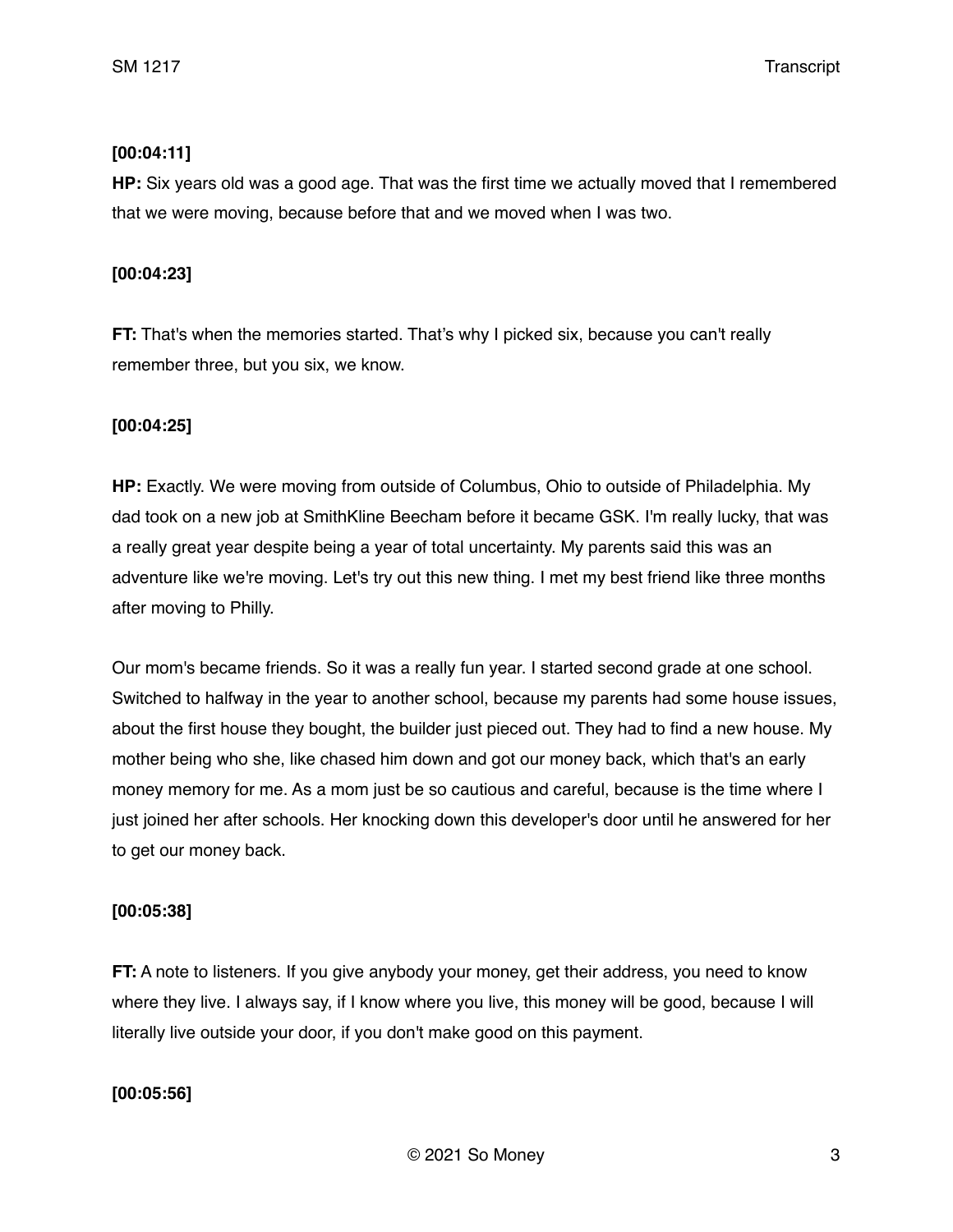**HP:** Exactly. That is very much mama Palepu's MO. Six was a really big year, because we also had my cousin, my dad's eldest brother's daughter. She and her husband had just moved to the States. He was pursuing his master's in Florida. She didn't know anyone. So she lived with us. She was expecting their first child. Because there was about a seven year age difference between me and her daughter Neela. For the first time, I had that sense of what it's to have a little sister, which there were moments I loved and there are moments I hated. I really got a good sibling experience there. It was a very idyllic childhood.

We had a home with a big backyard and neighborhood full of kids. I was out playing a lot. I also was perfectly content, sitting on the couch and reading a book, cover to cover. Dinners, we always had family dinner every night mom would cook, I would set the table and we decompressed about the day.

What I remember most of all in family dinners is I would ask dad what he was working on. Like what kind pharmaceutical products he was working on. He always explained it to me very clearly. He never said, "Oh, you're six, you'll never understand or you're seven, you'll never understand." He took the time to explain at a level I could understand that would usually cause more questions, and that he would then answer. I don't know if he realized he was doing this but he was planting seeds of working in pharma, I guess one day or in sciences from a very young age.

He also had a very unique punishment for me whenever I acted out, which was to take the medical dictionary, and he would assign me 10 words. I'd have to write a report within an hour like including all 10 of those words. I was also a very strange child and that I knew more about lymphoma and leukemia and tumors than any seven year old had any business knowing about but I'm grateful for the early education.

# **[00:07:57]**

**FT:** Yeah, curious to know now as an adult woman, as the CEO of your father's pharmaceutical company. What punishments he makes you endure, if any, when you have disputes, no comment?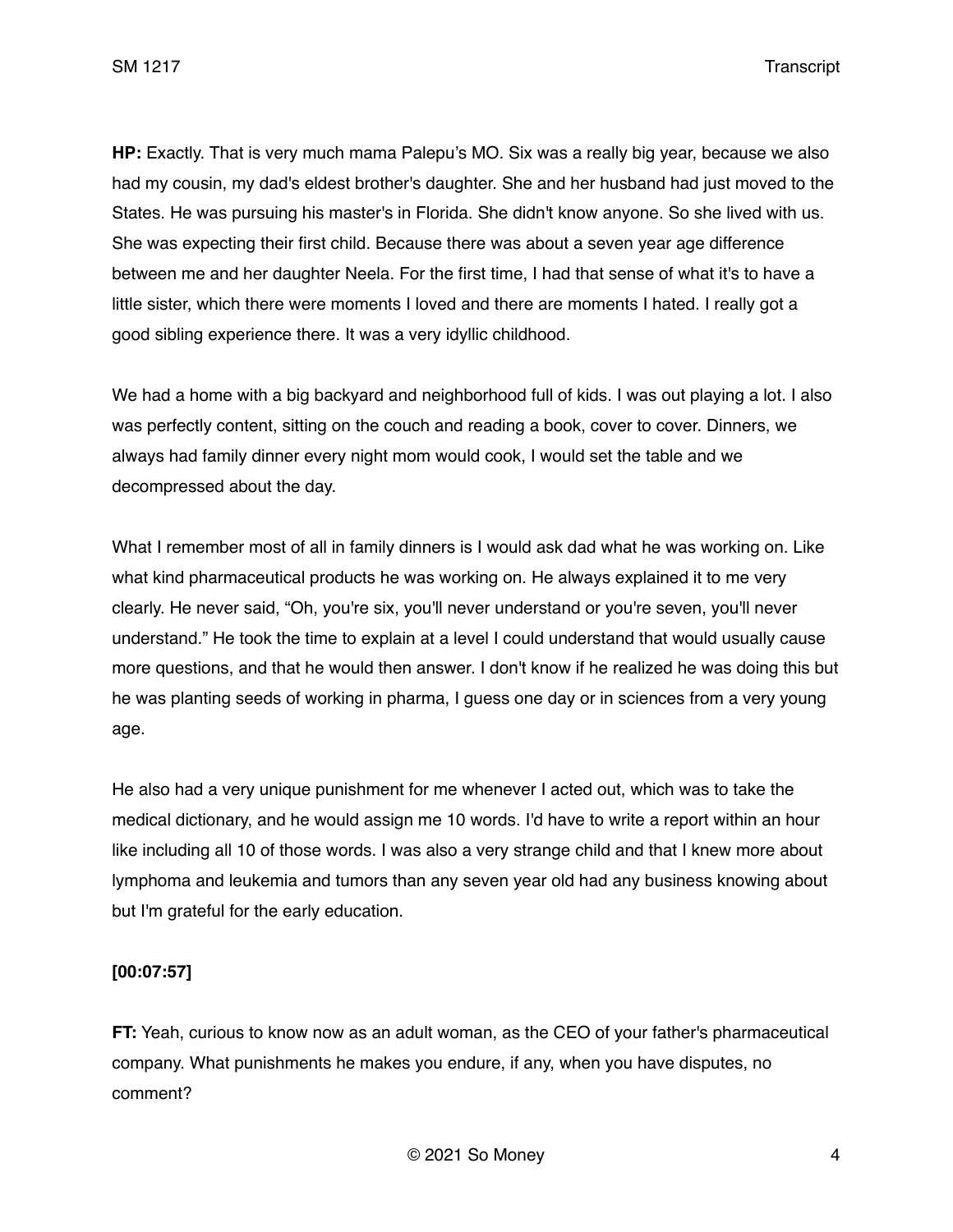# **[00:08:08]**

**HP:** It's usual not letting me open the good wine and having to drink the not so good wine. **[00:08:17]**

**FT:** Hold that thought. I want to get into more of the relationship, the intergenerational dynamics of running a company with family. Funny enough, I didn't know this, your father started this at 55. Up until that point, you'd have described your upbringing as like born on third base privilege. Talk about some of those things. I mean, even just hearing you talk about being around loved ones, setting the table for dinner every night, that consistency that is not everyone's life.

That's the richness that I think sometimes gets overlooked. We think, "Oh, you have the three car garage and then manicured lawn." What is happening inside the house? That is not sometimes about money, but it's about the dynamic of your family sometimes. It sounds like you had a really great dynamic.

# **[00:09:07]**

**HP:** An incredible dynamic. Not to say that we didn't have our rough times we certainly did. There was always this sense of we're going to get together, we're going to talk it out. We're going to talk things through. We don't go to bed angry. From a very young age. My parents modeled that for me. They got disagreed about something in front of me. They made sure I saw the resolution of that.

I think that's very unique in South Asian households. They're very progressive in that manner. The second thing too, is that we talked a lot about our feelings like the South Asian community is has a stigma about mental health. It's something we don't talk about, nearly enough. Certainly even to this day, if I say, "Don't talk about depression and anxiety." Both of which, I've experienced over the course of my life.

I see my mom give me this look and it's not that she doesn't believe me but for someone who hasn't experienced it, it is a very different thing to try to just be like, well just be happy. That's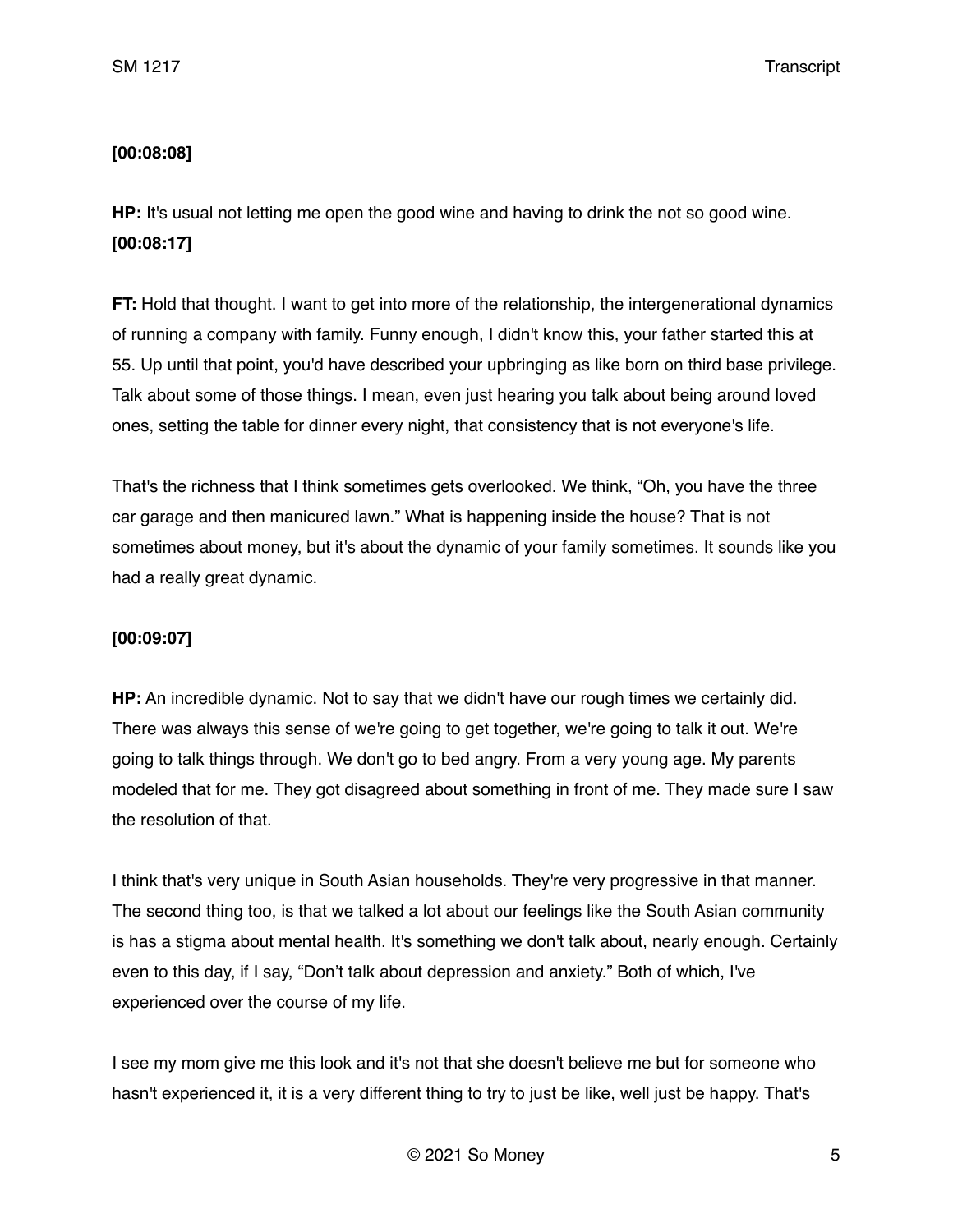where we agree to disagree. We put a pin in that conversation and change the subject, because we know that's never going to be a winning argument. She's never going to understand or empathize with my experience. I also know that she always is there to love me. She will always love me, she'll always be there for me. Her not understanding this one experience is not a hill I need to die on, because of everything else she provides for me. I have a therapist for those conversations –

### **[00:10:41]**

**FT:** Yeah. Your mother is not going to be the end all go to, we all have learned that the hard way. I want to go back to something that you said, which was so astute. We can talk about that in a financial context too. This idea of watching your parents argue, but then also seeing the resolution. In the context of money, a lot of us grew up with parents who argued about money minded that. I never saw them agree on things after that. I think that was the chip that was missing.

Sometimes for me, as I got older I then grew up with this real fear about getting into a marriage and having money disputes, because I never saw the resolution. Seeing the resolution. There have been studies on this. I have I remember reading a study, I think it was Harvard probably where it's part of being that book *Grit*. I've had the author on. I think that's how you develop grit. It's not that you avoid the hardness, work through the hardness, because at the end of it is success.

If you have experience with that, you flex that muscle enough for you know like, "Okay, this is going to be hard." But then there's always going to be a resolution at the end. It's what gets you through the hard stuff. Your parents model that for you. Advice for listeners if you're having disputes with your partner over money, and your kids are in the room, that's okay as long as they see an hour later or a week later, you came up with a budget or a plan and involve them in that as well.

### **[00:12:10]**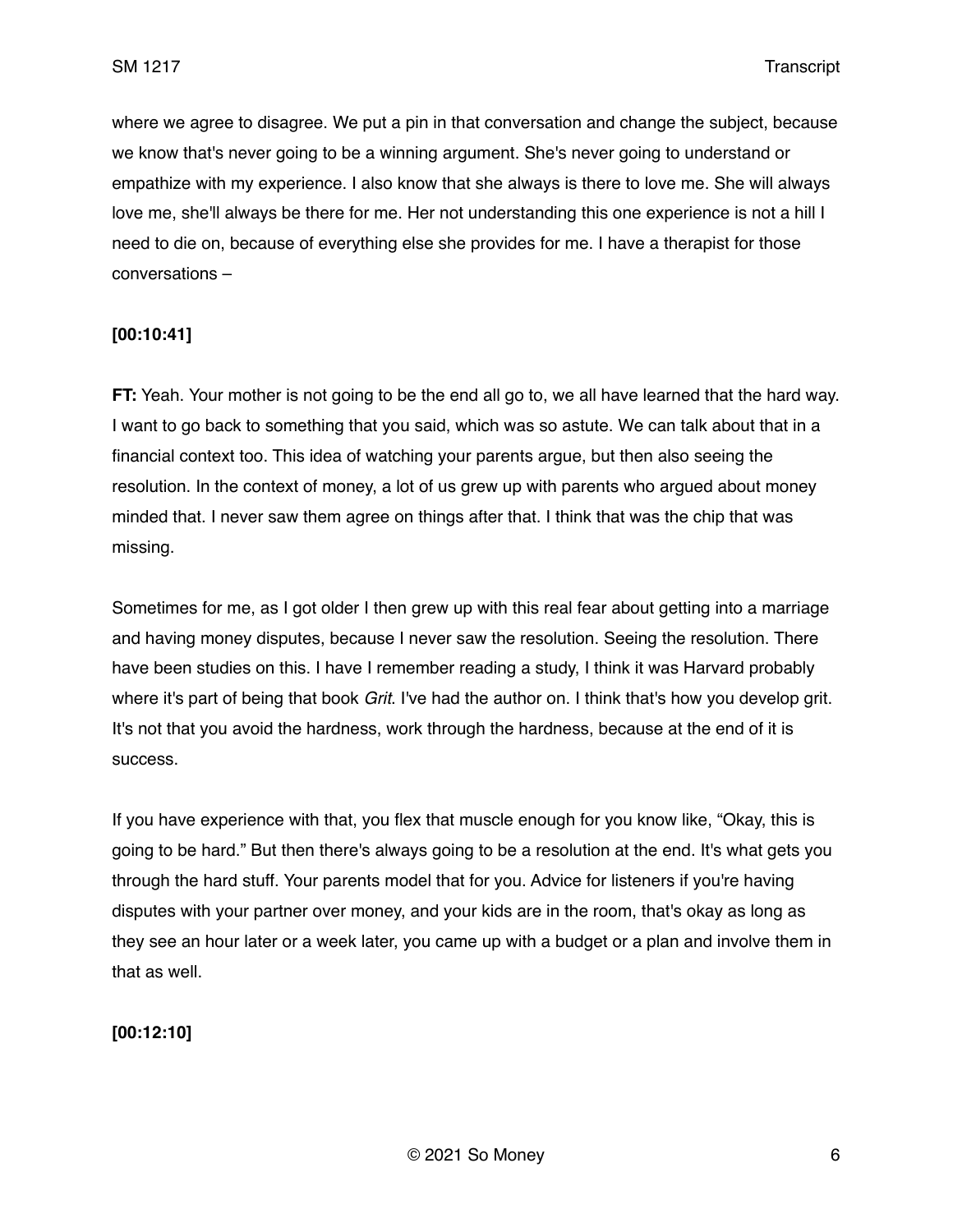**HP:** I think about the time when I was 13, my father had an opportunity to go to England on his the convent and oversee the European submission for what **[inaudible 00:12:22]** biggest products at the time. We moved to England for two years. Back then, I got the opportunity to see this and be a part of the decision making process, which I thought was incredibly valuable. My parents asked me, would you rather stay and go to an American school? Or would you want to enroll into an English school? Knowing that we were planning to come back to the States, at some point I said, "An American School is fine." They also walk me through what the expat packages in the UK like he was given a car. He was given a very generous housing allowance.

Like business class tickets, to fly back twice a year to the States, for the whole family and my parents said, we get this money. It's not that we have to use this, we're given the money. We're making the decision to rent an apartment versus getting a house where all the other American expats live, because we want to be able to use that and we can fly coach, it's totally fine. We've been flying coach our entire lives, to be able to explore and travel around Europe.

This is an incredible opportunity for us to have experiences we never would have, if we stayed outside of Philadelphia. Let's really focus on that. I want to say that, I grew up with a lot of privilege, financial, as well as a richness of experiences. Especially at 13, I really value my parents making me a part of the decision making process, as well as walking me through the financial decisions they had agreed upon together.

From that point on, I had a hand in helping pick out the homes we would live in, or how we would decorate. My mom bringing her little notebook to write down the cost of slabs for countertops and tiles and whatnot, and saying, "Do we this this much that we have to pay this? Or can we find something a little less expensive at Lowe's." They got me thinking about money in a way that how much everything costs?

### **[00:14:27]**

**FT:** It sounds like through the process, you ultimately became not just the daughter but you had a stake. You were at the table. You had a seat at the table. Who could does that with their kids? I think that's extremely unique. Now as an adult woman with your own life and your own family, you're still very close to your parents.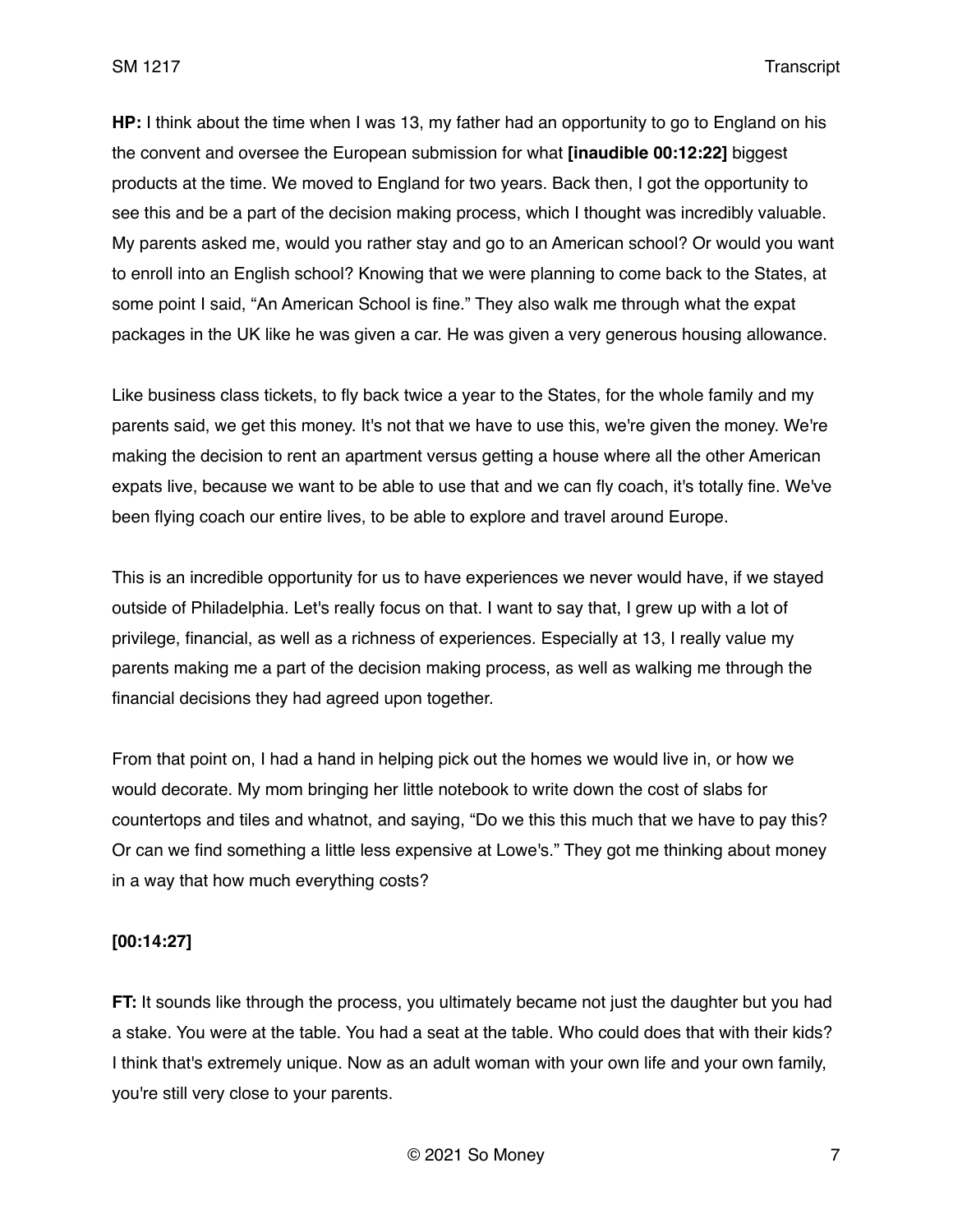You've talked about how the home that you live in, your parents paid for that. What's that relationship like now? Because I might say that's too much involvement, because there's an indebtedness, there's this feeling of like, "Well, I have to do what they want, because they've provided me with so much and they continue to provide so much for me."

### **[00:15:06]**

**HP:** I could see how some people view it that way. My experience is mine. I don't know anything different. To try to, I guess, envision another option. Listen, I mean, if my husband at any point felt uncomfortable with this level of financial support, we would have politely declined it. It would have been fine but the truth is, my parents want to be very close with their grandkids. They are here often as often as they like to be and choose to be.

Having the space that all three generations can live in and occupied comfortably, it's great to have a home that supports that. Now, also they did buy it for us, we pay for everything. Every little renovation we wanted to do. Everything was on us. It was a balancing of budget and tax property taxes and maintaining the home. It's not just buying the home, and then you're done, it's - because quite a bit, as you know as –

### **[00:16:07]**

**FT:** Absolutely. Taxes, all of that.

### **[00:16:11]**

**HP:** Manhattan property taxes are like, it is what it is. I live in my dream city and my dream home. It is the price of living here and it's one I am happy to pay.

#### **[00:16:22]**

**FT:** This is such a different kind story on So Money. Last week or a week or two ago, we had on Jen Risher, who is the author of *We Need to Talk: A Memoir About Wealth,* about how she fell into a lot of money, thanks to working at places like, I believe it was Microsoft and then her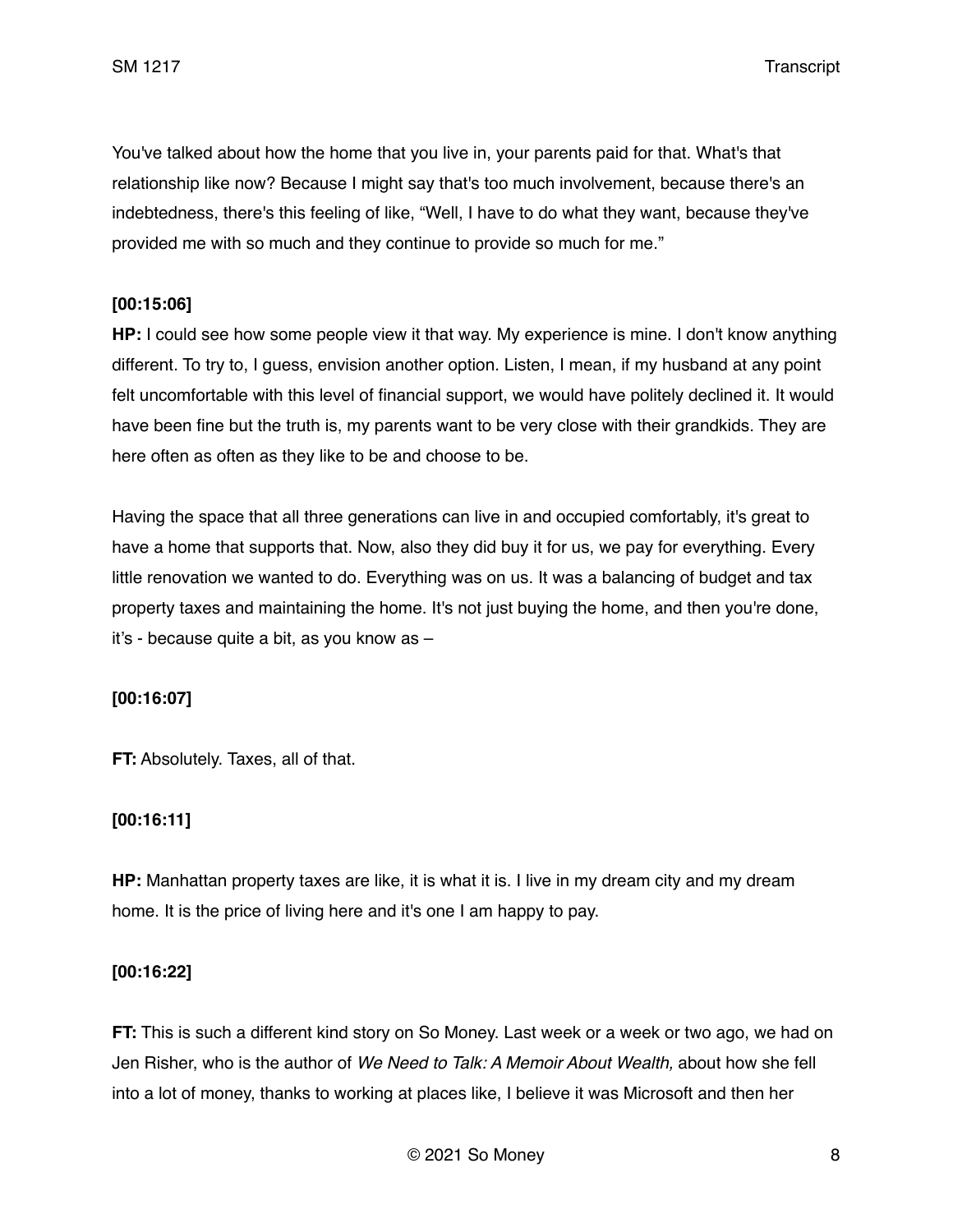husband at Amazon in the 90's and the IPO and she made about load of money. This secret that she held for many years was that, "You know what? This feels really awkward to be rich." She was admittedly ashamed, embarrassed to talk about her privilege and her wealth.

I really appreciate that narrative coming out now, because if we're going to talk about money, let's talk about all the types of money, all the ways that we were raised and you said something really important before we were recording, which is that admitting that you have privilege and saying, "I'm also really proud of my accomplishments, or I'm unsuccessful." These are mutually exclusive thoughts. You can be both of those things. How do you want more people to understand privilege? How should we be talking about it differently?

### **[00:17:31]**

**HP:** I think it starts with people who have privilege, owning, however that is for them in whatever way is also comfortable for them, because I also understand this can be a bit of opening Pandora's Box. You need to have your boundaries of what you will share and what you won't share, very well established. For me, it's been said. Anyone who knows how to Google well enough, can figure out that some of this information. So I'm not sharing anything that is groundbreaking.

That said, I'm open to say. Here are all the people who work on my team that helped me produce five smart reads and content online. I have an incredible, highly experienced team helping me run Rhoshan pharmaceuticals. I have a team at home, helping me hold things down here and the list of things I do is very small compared to all the things I don't do. I never want for a second for someone to feel bad, because they're comparing themselves to me and my entire team.

Not just me, and what I can do, and I also there is a responsibility, and that when you do employ people, how can you offer them flexibility in a way that makes sense for that role? How can you be a good leader? Are you paying them a dignified wage? Are you paying them in how ever you can? It's very important to me to offer as much flexibility, great wages, everyone is a part time contractor. So no benefits, maybe one day but that is what we do.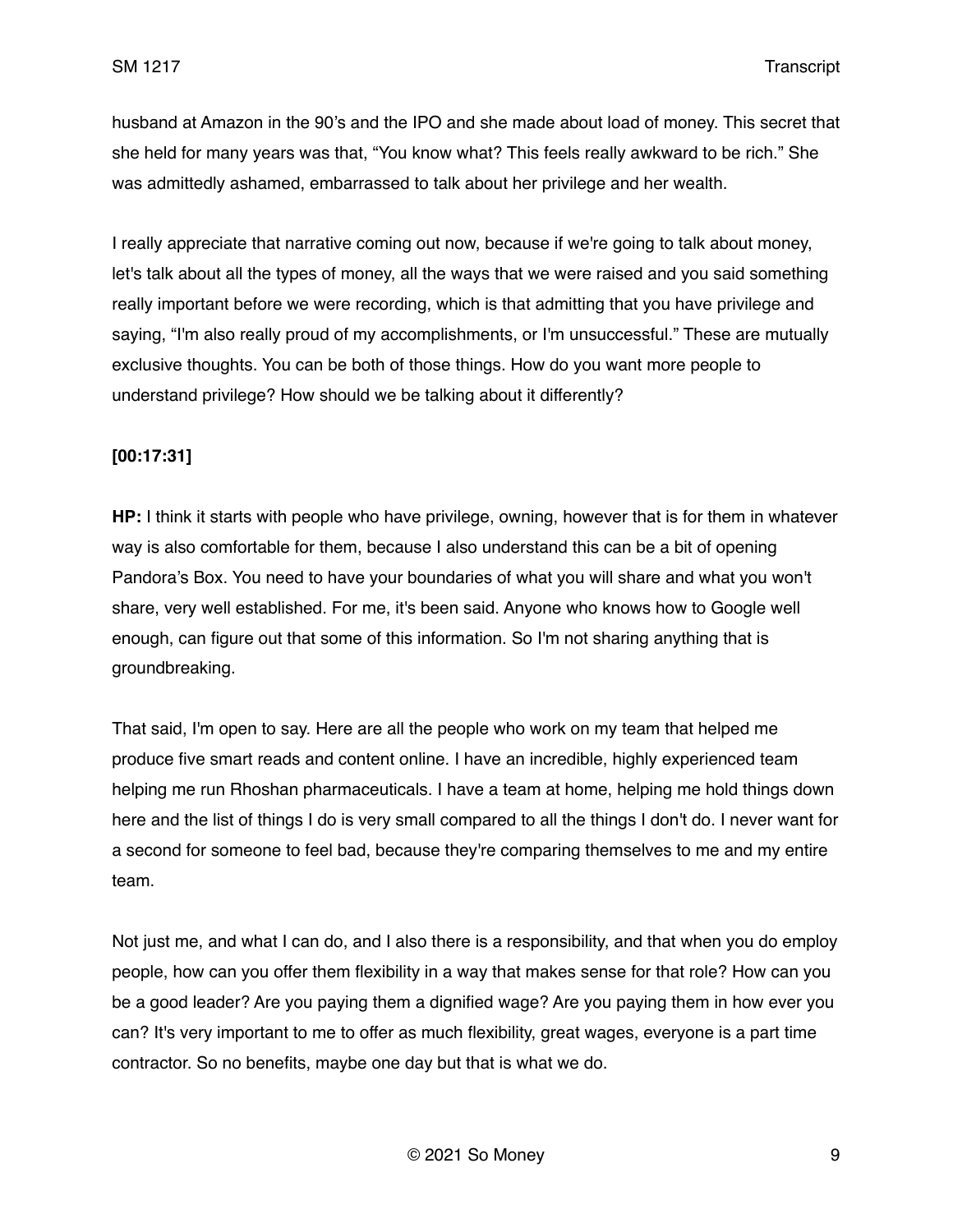It's just how do you want to be treated, in treating people that way. I do think it's important that if you are someone with a lot of privilege, who has accomplished a lot and you get the question of how do you do it all? Or how do you juggle it all? To be honest about the fact that you are not doing everything.

## **[00:19:28]**

**FT:** All of it. That you're investing in round the clock child care. That you have a stay at home spouse or you have part time work. I know and truthfully, I could be doing more, but I don't want this ecosystem around me all the time. That's me. Yes, I could have higher top line numbers maybe every year. I could bring in more money but then I also have like more people I'm responsible for. For me, that's just not my - I'm already getting a lot of anxiety talking about that. In my life at most, I've had one full timer, a few freelancers, but I have friends that have teams like literally like 10 people that show up to their house every day. I'm like, "Why? So that you can be on Instagram every five minutes?" Like, "Nope." For me, that's not worth the payoff.

#### **[00:20:23]**

**HP:** That goes to something that we should talk more about, is success is not how much money you've raised. It's not necessarily, how much, how big your team is, or what locations you're opening. Success is, am I living the life that I want to live? Is my company profitable and growing? Are my kids happy and healthy? I feel satisfied as a parent and my career. We don't talk about that enough.

I do think press needs to reframe how we view success, because there are so many incredible stories that are not being told as a part of the stat. I think are some of the most successful businesses. I guess the way we personify entrepreneurial success in the press, it's never viewed that way.

### **[00:21:12]**

**FT:** Yes, we use terms like playing big, playing small. We glamorize these entrepreneurs that claim to make eight figure seven figures, but I'm always curious like what are they taking home?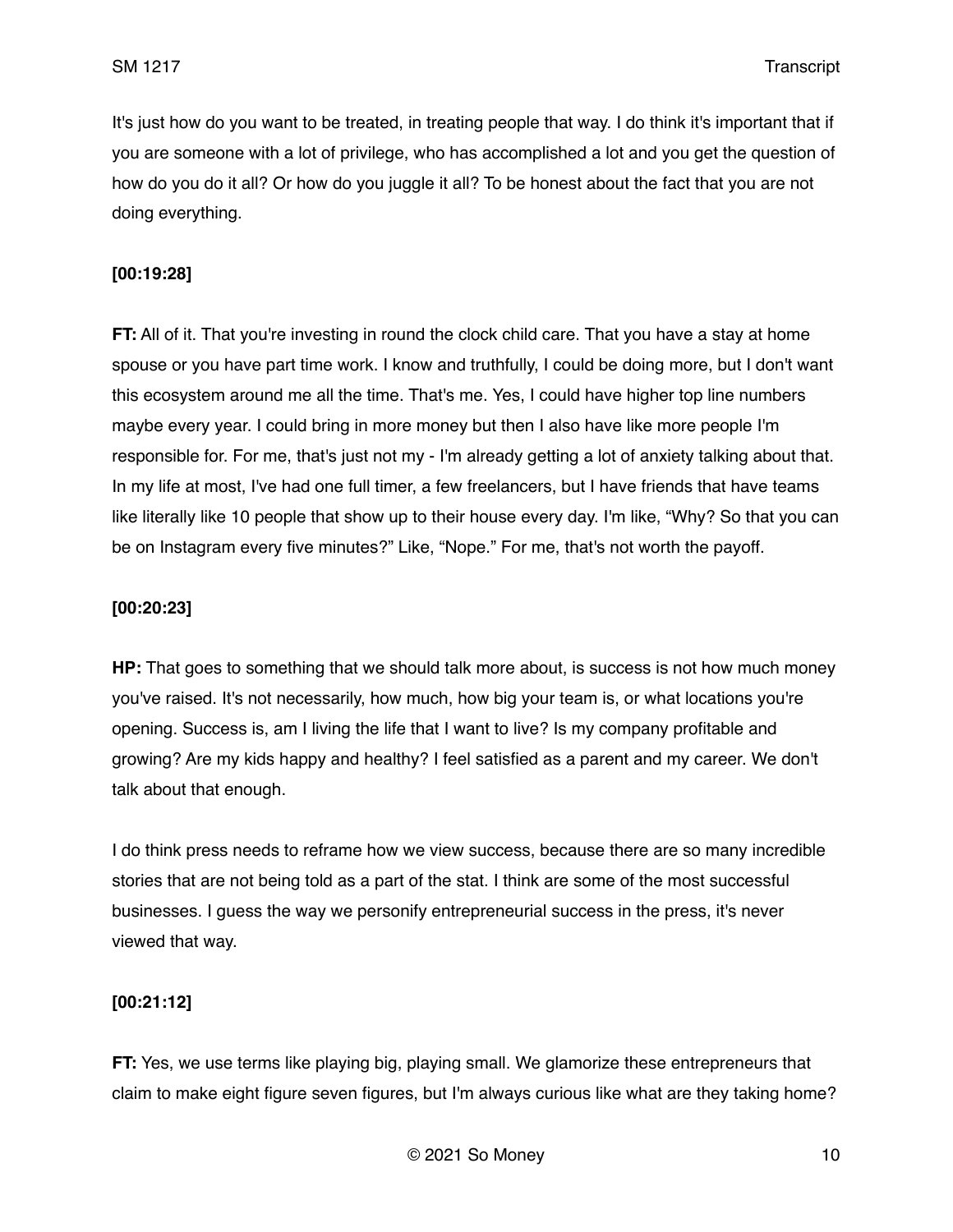What is the home life look like? Do they see their kids and all of these things? Let's fast forward a bit. We've learned a lot about Hitha at age six, and throughout the years, your family dynamic.

Today, you're a mom of two. You have many, oh my gosh, you're so busy. I'm so grateful that you made time for this podcast. You're very active on social, you have a wonderful, Webby honored social series called #5SmartReads, are still doing that?

## **[00:21:57]**

**HP:** Every weekday morning, but I have a team of contributors that also with their great perspective, unique perspectives and narratives that I love learning from.

### **[00:22:08]**

**FT:** You're a speaker, you have a book, another book coming out. Of course, you're the CEO of Roshaan Pharmaceuticals that your father started. Do you feel as though because your parents work so hard, daughter of an immigrant like what motivates you to do all the things? First question.

### **[00:22:28]**

**HP:** I think it goes back to something really important that my mom told me when I was a kid and someone asked me what I wanted to be when I grew up. She was very much nudging me to be a doctor like typical –

### **[00:22:39]**

**FT: Really? That surprised me.** 

### **[00:22:42]**

**HP:** So, so surprising. She was like, "You're going to be a doctor." I said, "But I want to be a fashion designer." She was like, "You could be a doctor and a fashion designer." It's something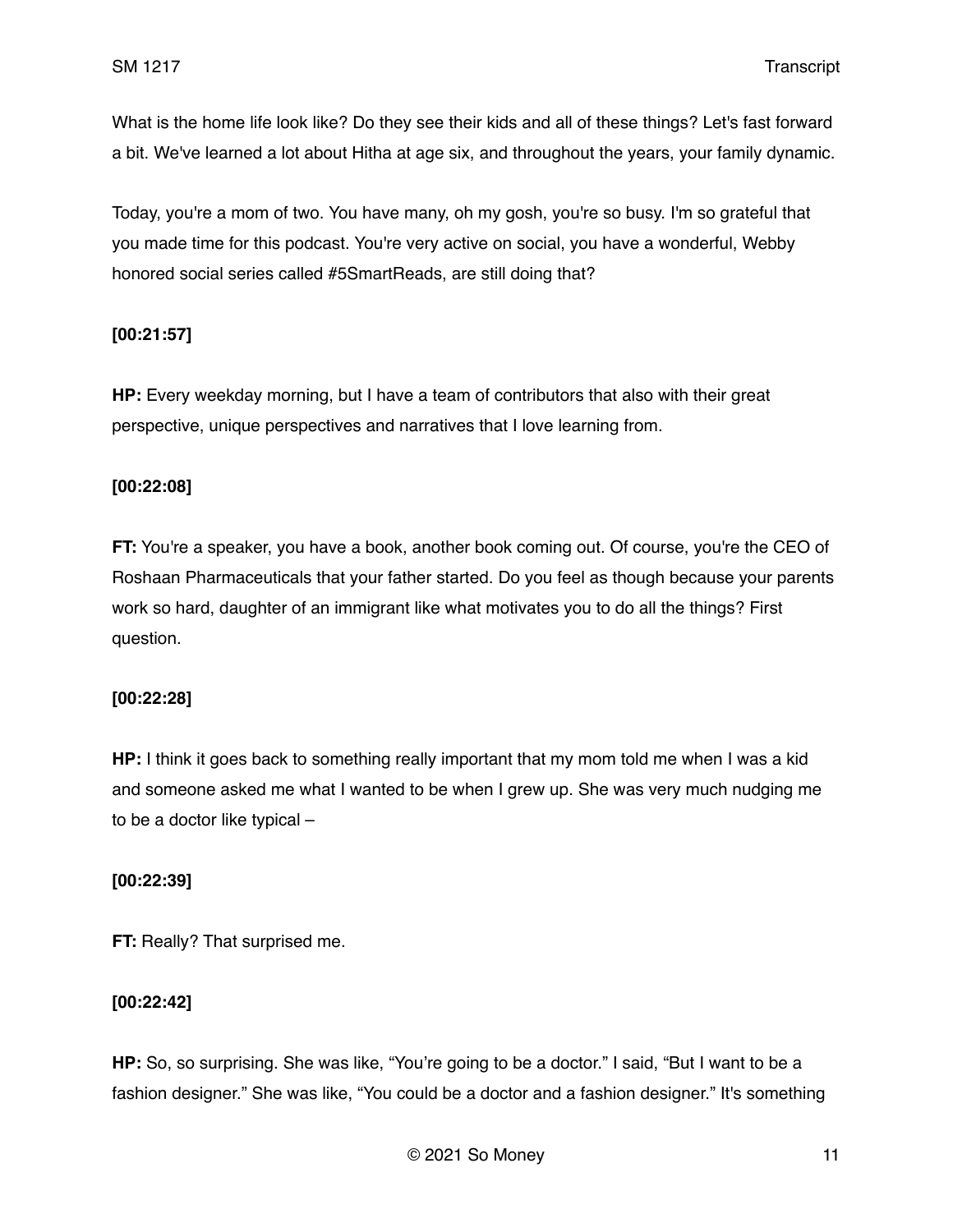she - I asked her about this, I go, "Did you really think about how you phrased it." She goes, "No, I just wanted you to agree to think about pursuing medicine and this was the easiest way to do it." That end changed my life, because it showed me I could do more than one thing.

So from a very young age. I was very much like I'm going to do several things. I don't do well, just doing one thing. I have to have something creative, to balance the highly technical elements of my professional career, which is started off in tech sales, and then went into pharma where I've been in for the past 12 years.

### **[00:23:35]**

**FT:** What's your day like? I can't imagine being the CEO of a pharmaceutical company, and having time for anything else, let alone all the things that you're doing. How do you manage your time?

## **[00:23:50]**

**HP:** I have like a pretty, a mini morning routine that is I meditate in bed, and then I scribble down, The Five Minute Journal, and just like some things I'm grateful for, and I think that just puts your brain in a good headspace. I read the days entry of the daily stoic if I'm feeling it. Sometimes I'm not feeling it and I'll take my kindle into the bathroom and like keep reading whichever romance novel I'm reading at the time while brushing my teeth. If I wake up early enough where the kids are still asleep, I try to sneak in just a little bit of yoga or stretching before they get going, because I've noticed it wakes me up.

It puts me in a much better mood that I can handle the morning rush of getting them dressed and getting them fed and packing backpacks and getting them to school. We're also very lucky that they go to school like a five minute walk away. That is a gift like the best gift wonderful schools that are right for them. They're off by 8:30 every day. Then it's to work and every day is so different, because when I was knee deep and fundraising. That was all a day.

It's checking my master list of prospects and like did I follow up with this person? Had this person signed the paperwork? Have I gotten the wire and following up, following up following up, no one ever tells you fundraising is mostly email, it's very little to do with a call –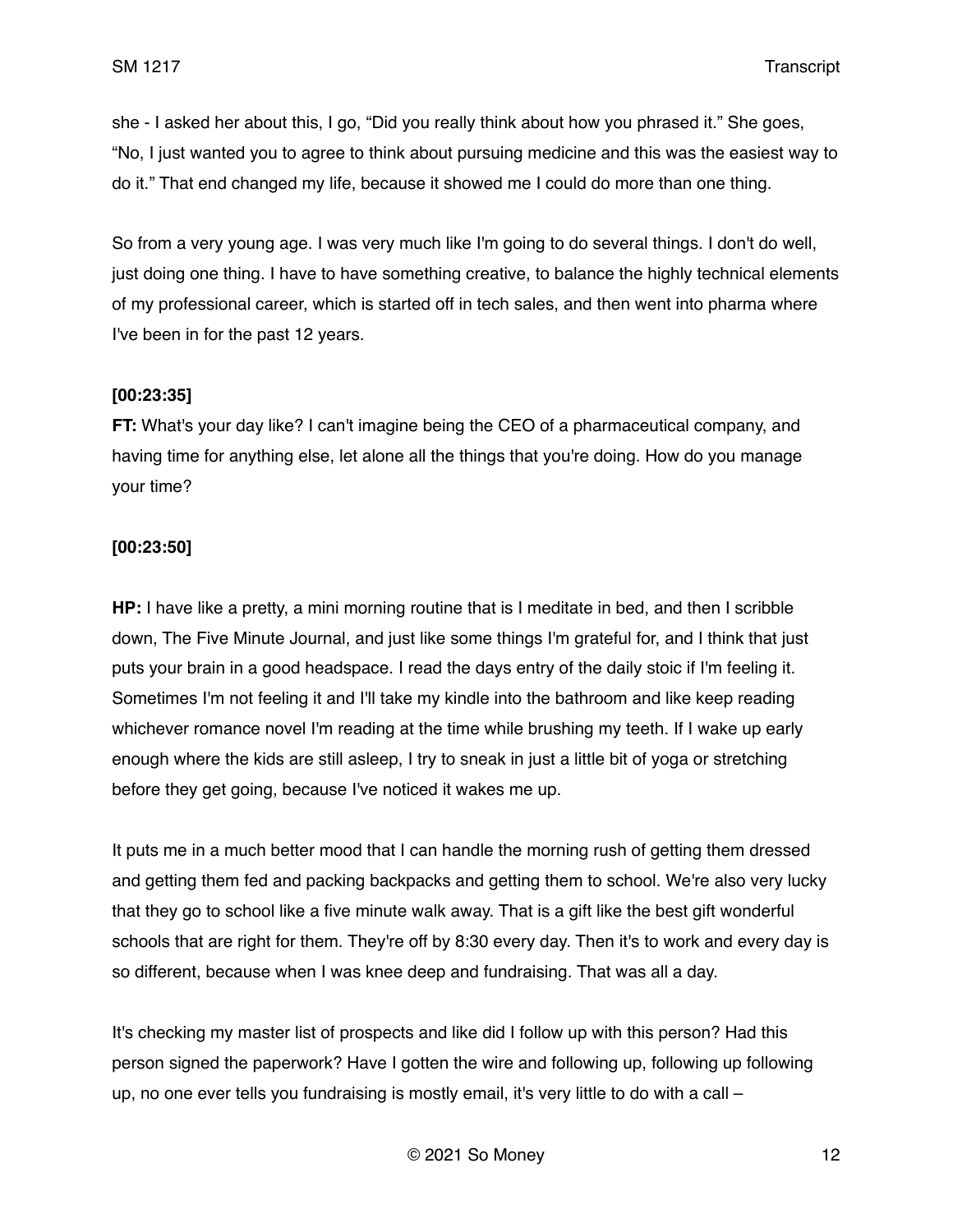## **[00:25:17]**

**FT:** Stop asking me how my day was. We're all just emailing, all day long. That's it.

### **[00:25:22]**

**HP:** Exactly. That would be what a fundraising time was. Then there are times where the money is close. I'm like, time to deploy capital into developing this product. That's really where I listen and let my team's explain, obviously, when things go wrong, and things always go wrong and pharmaceutical development, and there are some careful budget could have conversations to make. It's us looking at what went wrong. How much is this going to cost to run, this is like experiment again, or run this slide again, and whatnot, managing cash flow, and all of that.

I will say at this stage of the company, and with the partnership we have, my day to day is not so much on the fundraising or closing of money. It really is, did the money come from our partner? What's on deck? What are we working on? What's going on? Being as supportive to my team as possible, and liaising with the partner to give them updates, and coordinating calls on that front.

We're really in technical mode right now of driving the development further with preparing for a clinical trial, preparing the manufacturer the submission batches, FDA, making sure everything is ordered, and dealing with the COVID lead times, because everything is prioritized for COVID. We have to order equipment and components and raw materials, six months in advance versus four to six weeks in advance. It's managing that and managing those PO's.

It's starting to bring on some more help to help with that operational work. My executive team can really be focused on the development and the strategy. It's a good face to be in now. I'm glad we had a successful seed raise. I don't think our product in our company would have been the right company for venture and to go down that route, because I can't project the 10x return.

Like logistic way that venture capitalists want to see. I get that even family offices want to see at least maybe a seven to 8x on a pharmaceutical or Life Sciences type company. I can probably make that math work but that doesn't make me feel good. If you're thinking millions of dollars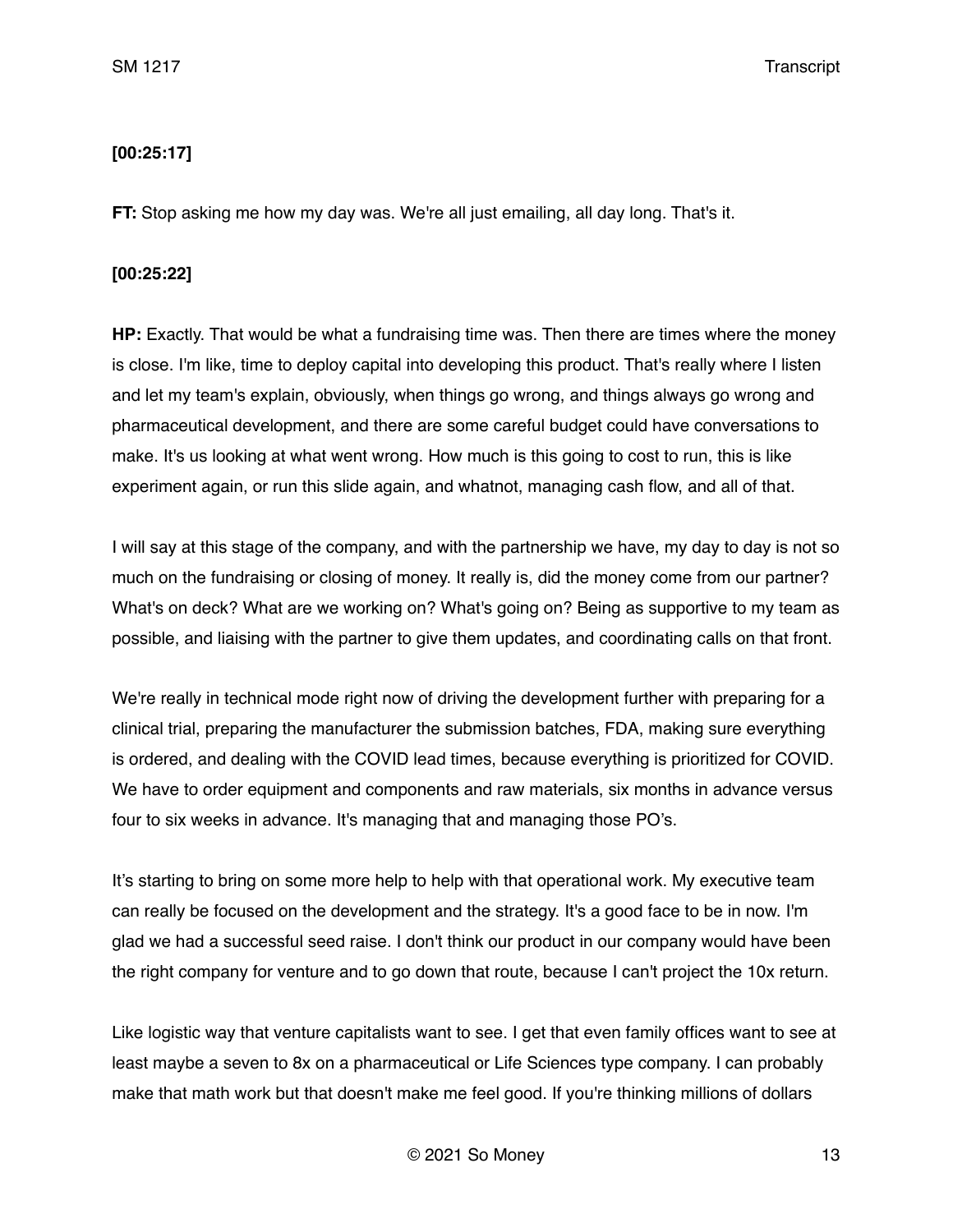from people, and they're putting that investing in your company, and you can't with certainty and confidence project that, it didn't work out.

Going partnering with another company makes the most sense. It's one that I'm really grateful. We've entered into and helps me sleep at night, because I will tell you what I was before that, it was a lot of sleepless nights of, oh my god. These are all my dad's friends that work with us. They're going to think, I'm just some stupid kid who had no business, running this company and having this role.

## **[00:28:23]**

**FT:** That's a lot of pressure.

## **[00:28:24]**

**HP:** I think that's what I haven't talked so much about, is that pressure, because these are people who have known me since I was a child like I used to call half of them uncle.

### **[00:28:36]**

**FT:** Oh, yeah. Have you ever experienced pushback? Or be literally, I don't know. What is it? Is it just in your head? Or have you actually experienced it?

### **[00:28:45]**

HP: I would say one of my team members, he has his process and my processes, not his process. Now, it's  $a -$ 

### **[00:28:45]**

**FT:** That's very, very judicial of you.

# **[00:28:58]**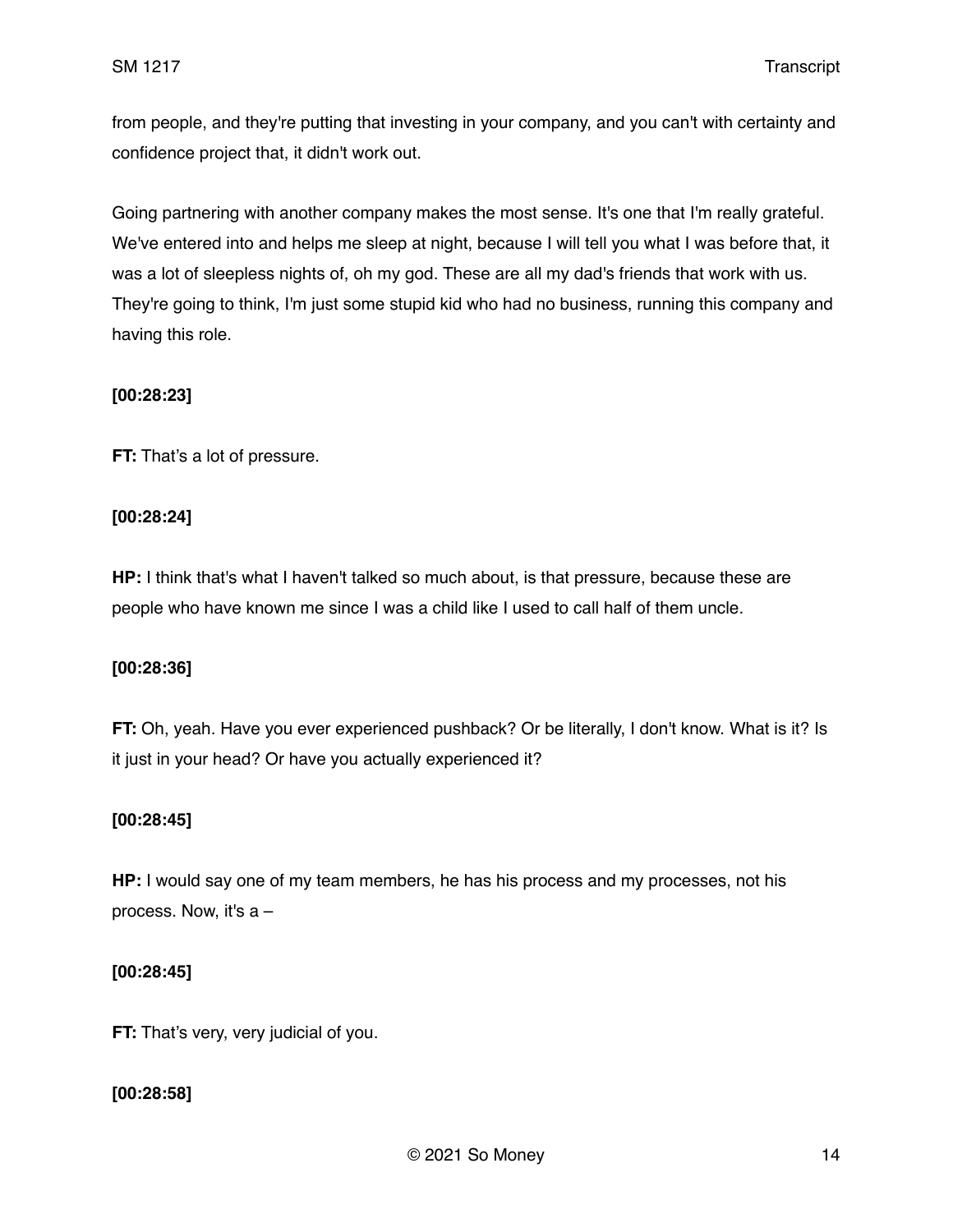**HP:** I will say, there are things I really appreciate like his attention to detail and certain things about his process that I've come to appreciate and adopt. That makes things a lot easier. I think also in being a leader, you also have to be like, how can I get the best out of my team? He and I litigating what's the right way to do something, is not the best and highest use of our time. It doesn't take a significant amount of effort for me to do certain things in the way he likes to do it in a process that he is comfortable with. I've been happy to adjust to that.

## **[00:29:31]**

**FT:** That's very nice of you to say. You brought up venture capital. Two more things I want to talk about before we go. One is your advice for prospective angel investors. This sounds very sophisticated. That sounds you only started doing this when you're a super, super rich. I really want you to break this down for us and make a little bit more, maybe democratize it a little bit, and talk about some of the avenues that are more accessible to people. Things to look out for.

Then we want to talk about the life lessons of Kamala Harris. Your book We're Speaking, we're speaking, I'm speaking. I can't wait for this book to come out but talk a little bit about your experience with angel investing and advice like your top three tips.

### **[00:30:12]**

**HP:** I will say angel investing probably saved my – like is the reason why I actually enjoy budgeting and managing my personal finances, because I'm acutely aware of, I could buy a bunch of random clothes that I don't even need, or it could make an angel investment. That for me, and that's to your point, you can start with smaller size checks. These are not 25, \$50,000 checks your writing.

Certainly you can write that however, when you're getting started, there are some companies, if they're raising a precede round off of an idea or an angel round, they'll take a \$5,000 check, some will take \$1,000 check, if you also are passionate about what they're building, you can provide value to them, but you're not going to make their life a living hell, which I think every founder has dealt with frustrating investors who want updates or who want a quick return.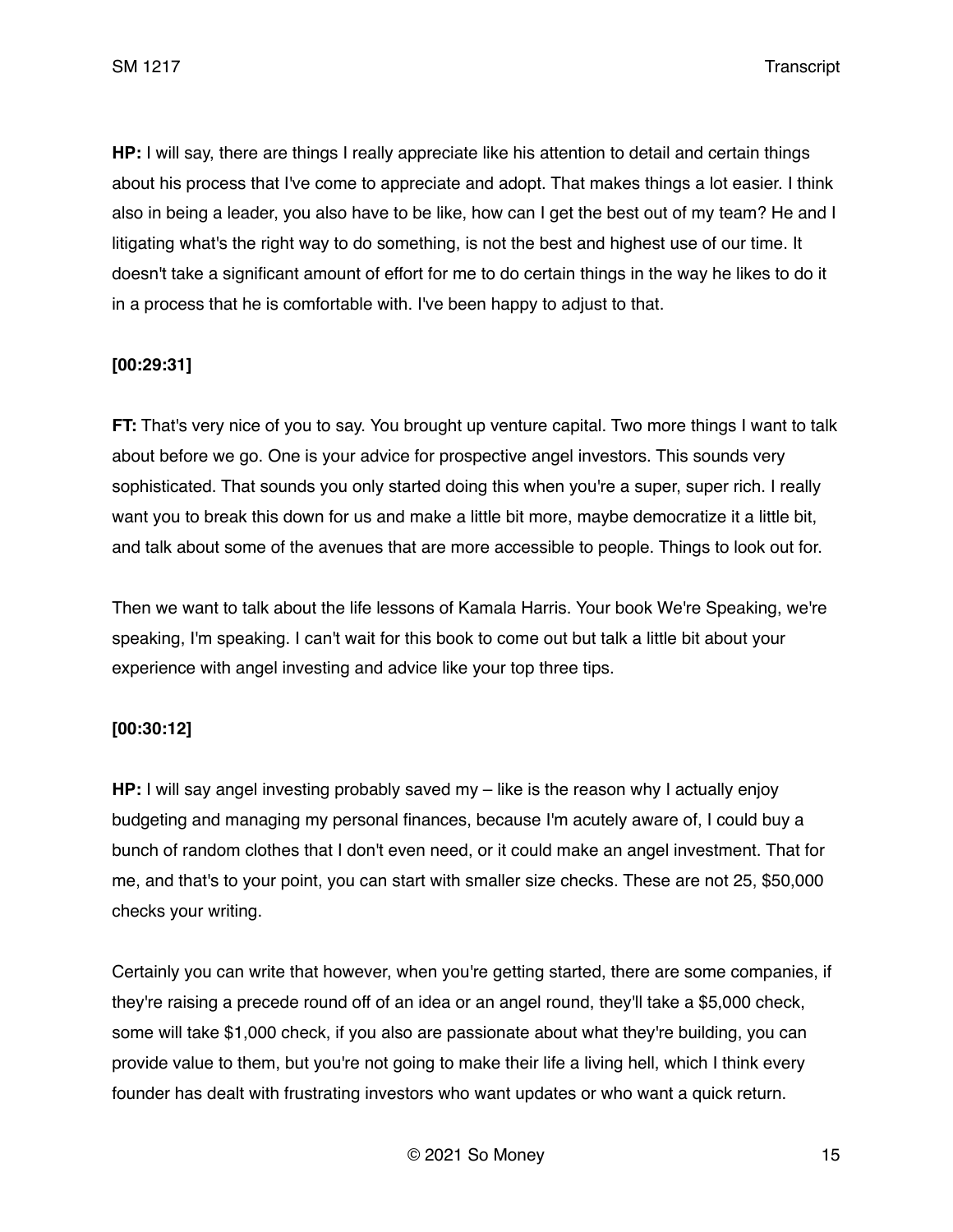If that's what you're looking for, angel investing is not it. It is you're making a bet on an idea. It really a team to deliver, that if it works, it'll be a great payout. If it doesn't work, you're not endangering your net worth in a significant way that you're putting your nest egg in jeopardy.

So there are two paths into angel investing. In order to be an accredited investor where you are writing checks into basically a company that is looking to raise additional capital, you have to meet certain requirements. I'll send you a link to include in the show notes for that, because it's either a million dollars in financial assets included excluding real estate, or a certain income level for the past three years. I think it's 300,000. You made 300,000 every year for the past three years, or as a couple you've made 500,000.

Now, these are big numbers, and I get it. It's still seems out of reach but now they're incredible platforms like Republic –

### **[00:32:22]**

**FT:** Backstage Capital. I just contributed to that. Yes. That's Arlan Hamilton. I've been trying to get her on this podcast. I get close and then she has a million commitments. Yeah, I was going to say, these are great platforms. I've participated as a way to get in whatever you can. I think like the minimum is 100 bucks if even, but then to have it be spread out through what - you leave it to the experts to then go find those next unicorns.

### **[00:32:55]**

**HP:** Yeah. You could invest in companies directly via Republic. Also is, iFundWomen is a great, it's a crowdfunding site. It's a portfolio company of mine. It's where some of my portfolio companies got started with a successful crowdfunding raise, and then went on to raise additional capital. That, I mean, at the end of the day, investing is a way of just using your dollars to show your values. It doesn't even have to be I'm investing in companies. I think being a thoughtful consumer, and thinking about where your money is going.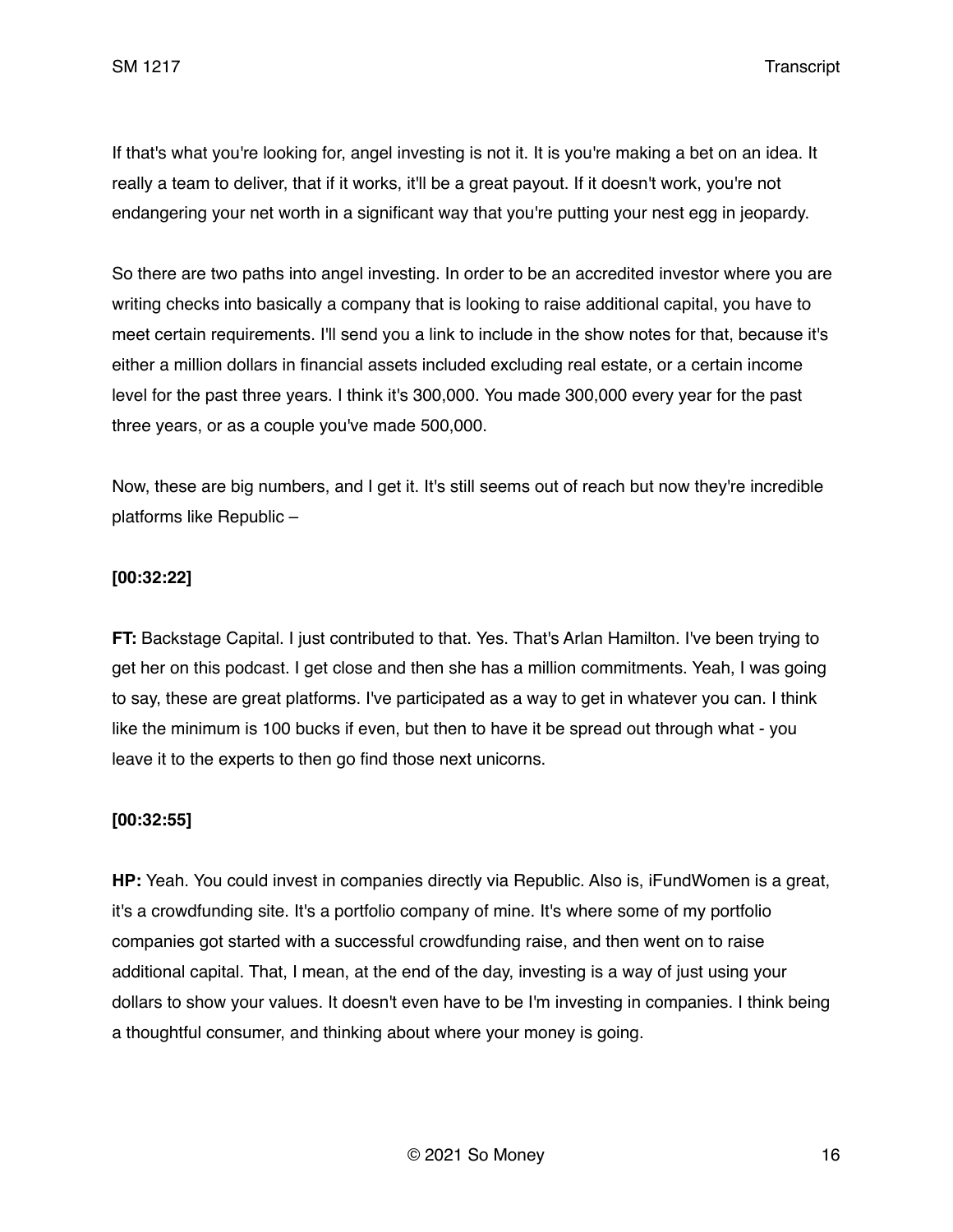Yes, Amazon is extremely convenient. Yes, that two day shipping is extremely helpful. Think about the businesses in your neighborhood that would also welcome your patronage and support. For me, I don't buy books on Amazon ever. I buy audiobooks through Libro.fm or, if I really want to book and this is such a good tool to help me make sure I'm buying the books I actually want. I will call in the book at a local bookstore, and I have to go walk and pick it up -

### **[00:34:01]**

**FT:** Oh dear God.

#### **[00:34:02]**

**HP:** We live in New York. Just kidding. It's a few blocks away.

### **[00:34:08]**

**FT:** Small effort. It's a very small effort. Yes, I think the pandemic Well, two things you remind me of. I did two podcasts. One, I did a podcast with Caren Khan, founder of iFundWomen, so everybody can check that out and learn more about iFundWomen. Also, did a podcast on well, an interview with a woman who is not spending any more money on amazon.com. That's a huge lift for many people and not everybody can do that. If you're interested in just learning about how to put your money more towards your values, great episodes. You can go back in time and listen to those episodes.

For me, the takeaway was, I sometimes still need Amazon. Yes, I can go to the local bookstore. I can't walk. I got to get in the car. You know what? It's a small lift for me to be able to make a bigger impact for that bookstore. I'm not going to destroy Amazon through this act, but I can support the small bookstore.

#### **[00:35:02]**

**HP:** I guarantee, that small bookstore gets excited with every book they sell. They will remember conversations that you have with them of like, "Oh, I loved this book and I'm looking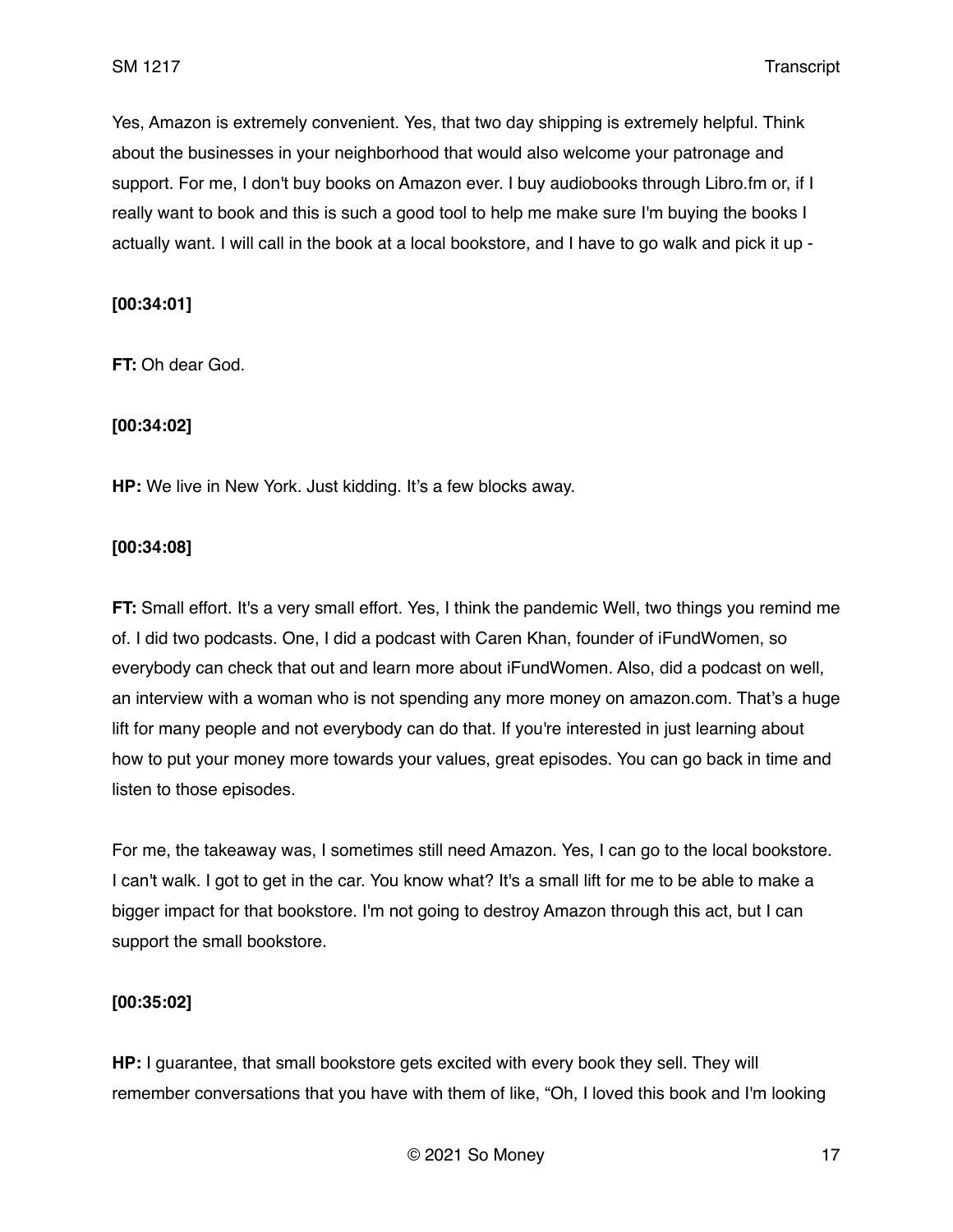for something similar." I love our local bookstores. Book culture. They're my Shazam. I said, "I'm in the mood for a space book. These are the ones I've read. I want fiction. I don't want to deal with this." They're like, "I got the book for you." Walk you through that. It's like, there's a joy you get when you support a local business like that, a satisfaction that Amazon's algorithm sometimes can't deliver. They are so grateful for it. This is why they work at that business. It's really satisfying. For us, we've just been – we have our local toy store in our neighborhood that I go to for kids' birthday gifts.

### **[00:35:53]**

**FT:** Westside Books? No –

**[00:35:55] HP:** Westside Toys.

#### **[00:35:56]**

**FT:** Westside Toys. Yes. We were just there the other week.

#### **[00:35:58]**

**HP:** So good. Then, I think our neighborhood wine guys around the corner from us, gets so excited whenever he's –

#### **[00:36:05]**

**FT:** Especially now. Post-pandemic, they're probably thrilled to see human beings walk into their door.

#### **[00:36:09]**

**HP:** A 100%.

**[00:36:11]**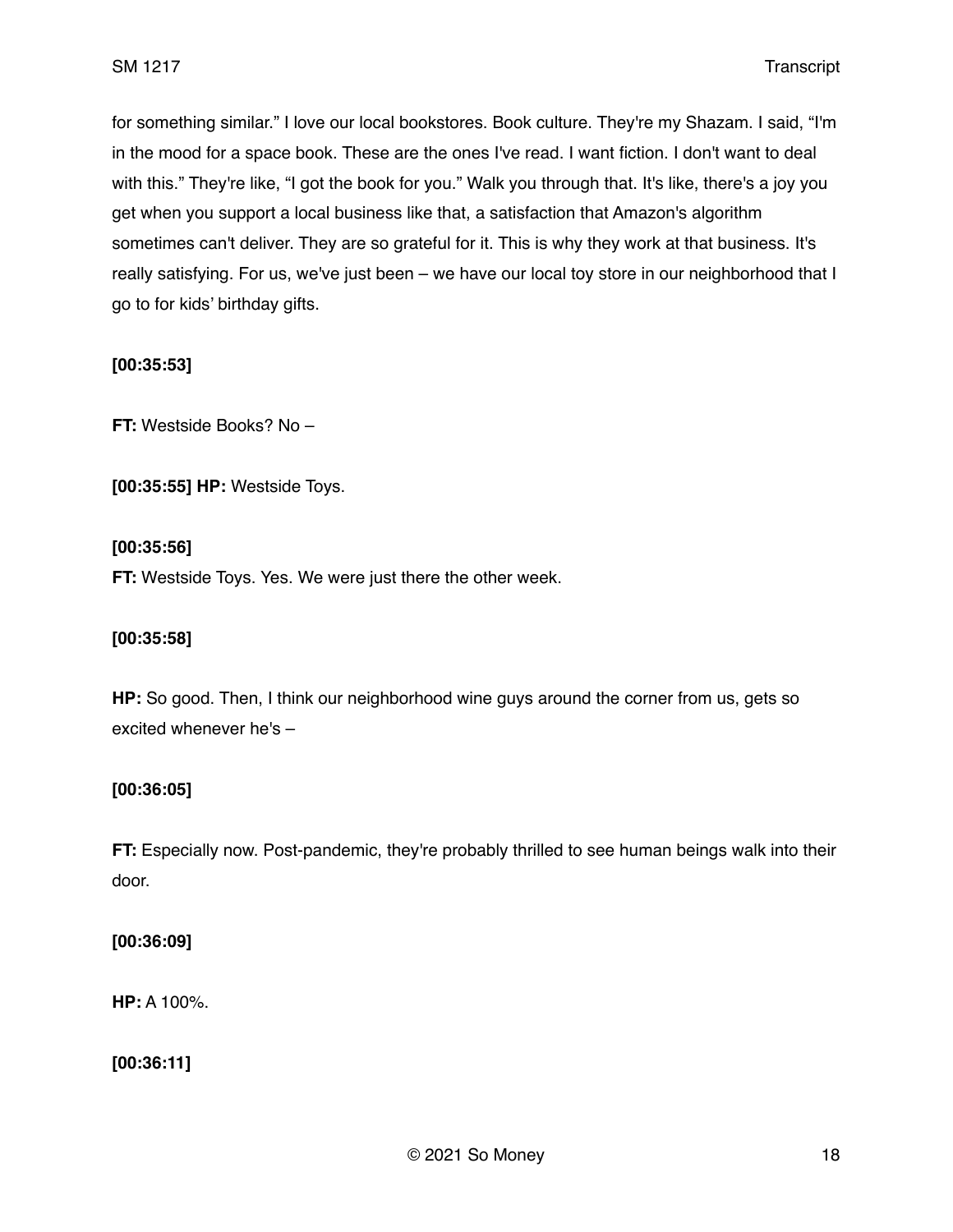### **FT:** Walk in the door.

### **[00:36:11]**

**HP:** My dad jokes. He's like, "It's time for our regular looting of your store." Neal, the manager walks us around. He says, "Oh, I have some things. I think bottles. I think you'd love to try this." He's so sweet. He even said, "If you guys ever want to go wine tasting, give me a month's notice, I will help plan it for you." He's like, "I know all these wineries." I go, you're never going to get this from a wink, or even a Whole Foods wine store that's four blocks up from us. Be very mindful about where you spend your money. I mean, my husband and I go through our budget and our expenses every single week. I feel a lot better when I see fewer expenses in general, but those expenses are local neighborhood businesses, or small businesses that are D to C ones that we support, or have invested in, whatnot, versus Amazon, Amazon, Amazon, Amazon, Amazon. Because there was certainly a time, especially when you're a young baby, when Rocky was born, everything was Amazon.

I just needed convenience. I was not going to run out and go pick up stuff. By the time he hit three months, I was going down to Alby Baby to get the things I needed. I wasn't Amazoning them."

#### **[00:37:18]**

**FT:** Heard that. Let's talk about your forthcoming book coming out October of this year. We're speaking *The Life Lessons of Kamala Harris: How to Use Your Voice, Be Assertive and Own Your Story*. Now, I know that you are a huge fan of Vice President Harris. I think you might have even helped her campaign a little bit. To get this opportunity, how did this opportunity come about in the first place?

#### **[00:37:44]**

**HP:** I am the luckiest author alive in that both of my books, I was approached to write by the publisher, versus putting together a proposal and –

### **[00:37:54]**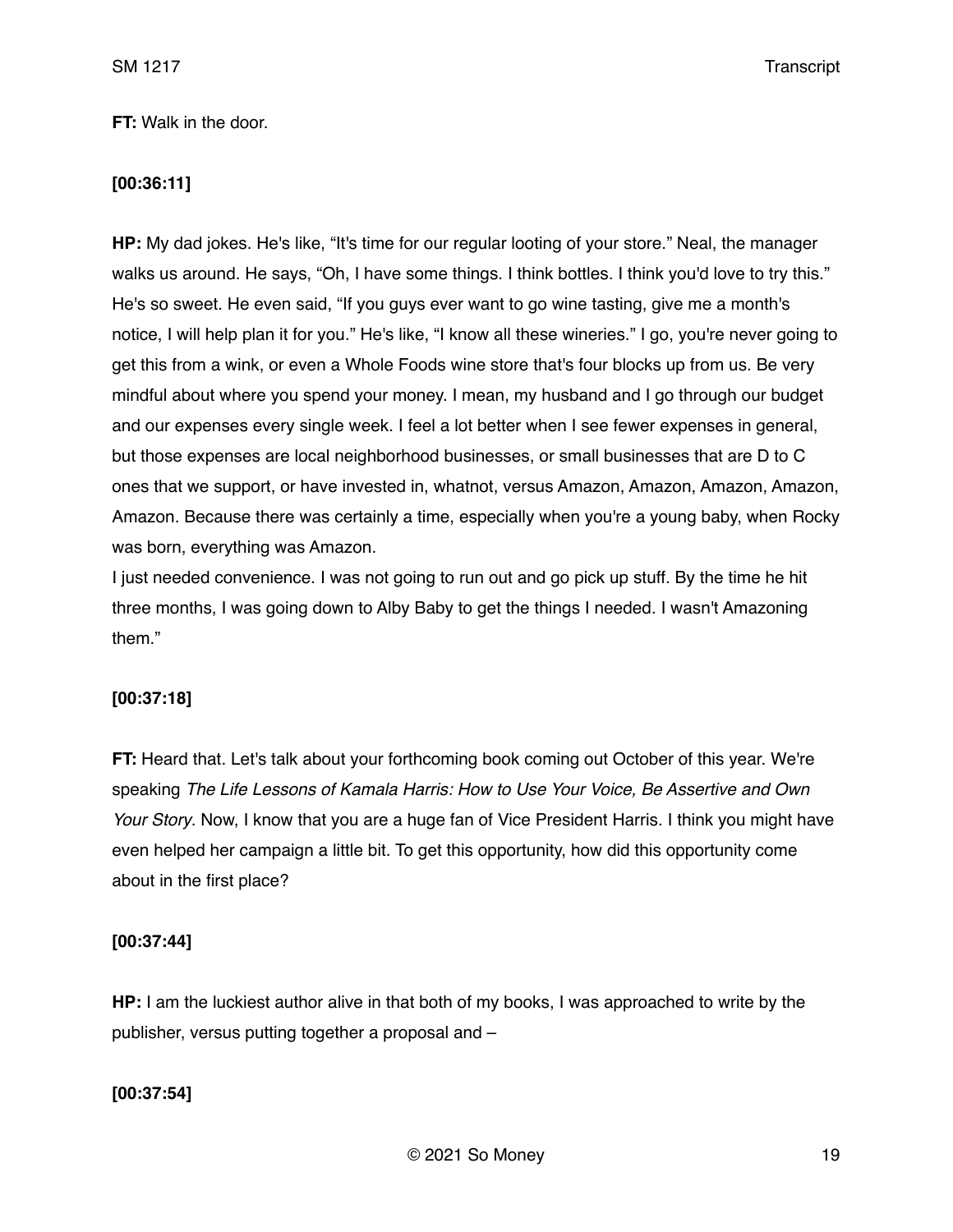## **FT:** That's lucky.

## **[00:37:56]**

JM: It's insanely lucky. That it happened twice with two different publishers. My agent was like, "I don't even know what to say to this." I'm like, "I don't know what to say." I'm nervous of the day I have to put together –

### **[00:38:09]**

**FT:** Could they take the whole commission when they didn't get you the book? I want to know.

### **[00:38:14]**

**HP:** My agent is a godsend. I don't think I could write these books without her. She's ghosted before. She has a credible editor's eyes. She does the first pass edit as I was writing, so to make sure what we submitted as a first draft was a strong first draft. Kim, if you're listening, I love you so much. You're the best. Please don't leave me ever. I got approached in November from an editor at Little Brown Spark, who said, "We're really interested in doing an advice book inspired by at the time, Vice President Elect Harris, and we think you would be the perfect person to write it. Would you be interested?"

I forwarded it to Kim. I was like, "Is this real?" She's like, "You know Marissa. She's a great editor. Let's take the call." We did. They said, "We want you to write it." I said, "Great. How much time do I have?" They're like, "Could you do it by the end of December?" This was November and I was like, "No. I will die. My husband will leave me I will never see my children again." We pushed it out to February, mid-February. I spent three and a half months doing nothing, but researching and writing and interviewing and writing some more.

I emailed both of my two favorite history professors from college, to let them know about this book and how I was doing, because I said, "Without your classes, there's just no way I could have done this." Because there wasn't an opportunity to interview any member of the Harris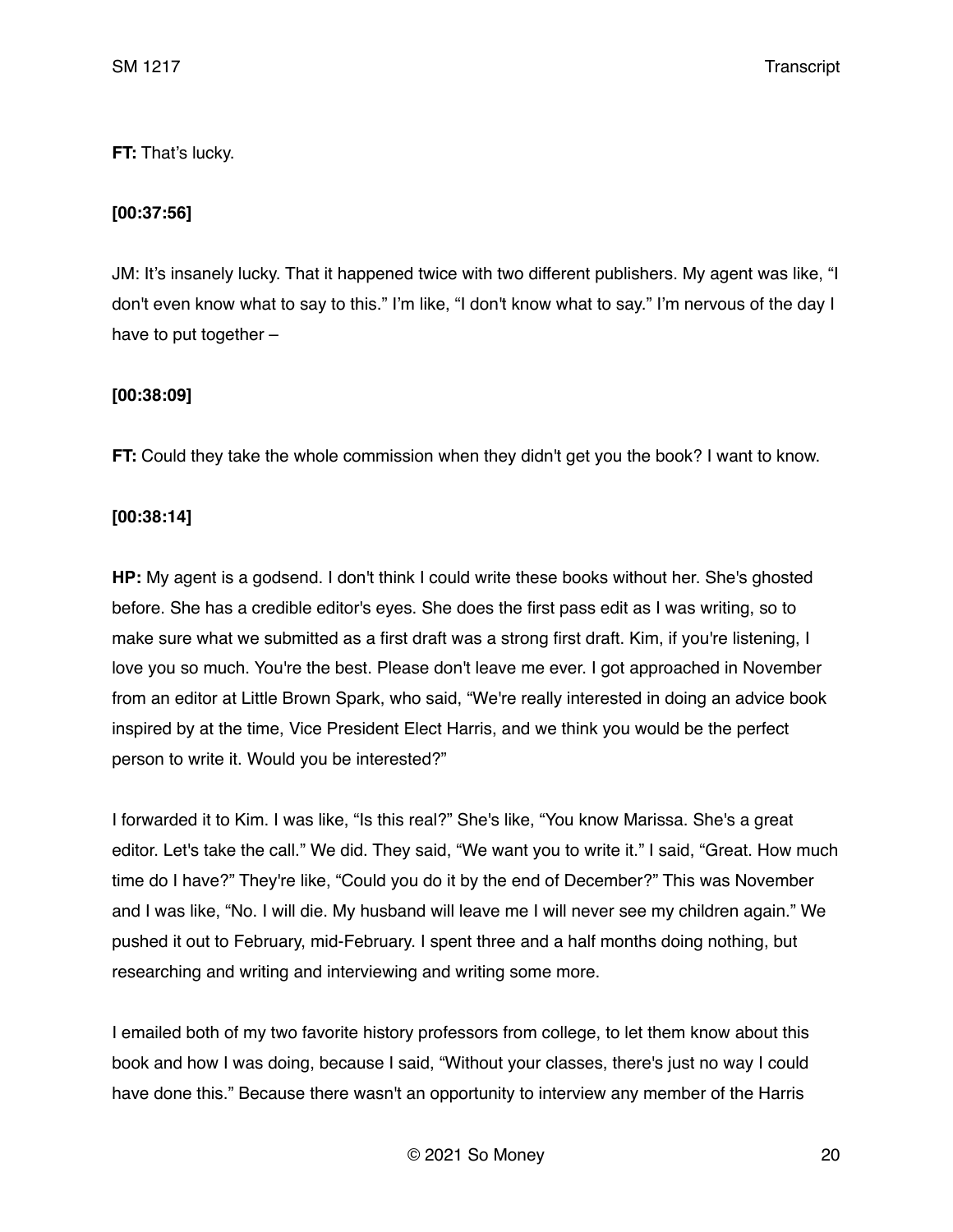family, or the Amal family for that matter, because they're very clear on if we participate in interviews, it looks like an endorsement and we need to really keep a clear line behind to not show any endorsement, or favoritism for books like this, written about the vice president. It's a very big iron curtain.

All of my research and all the book was based off of public reporting, her own book, another book someone wrote about her that came out, I think, just a month after the election. It was a lot. It was a lot. I'm still not recovered from it.

### **[00:40:30]**

**FT:** Well, going in, you were already such a super-fan. I'm sure you knew a lot already going in. You had a feeling for what you were going to discover through your reporting process. Was there something that even you blew you away, or a life lesson?

### **[00:40:44]**

**HP:** I really fell in love with her mother. I think, the best part of this research process, or what I found to be so incredibly satisfying is learning more about Shyamala Gopalan Harris and what a remarkable woman she was. Just truly in every way. It wasn't just that she came to the states from India to study science, but some of the experiences she had in the lab and being an Indian, a brown person with an accent, or things, stories my father has told me. It was so similar, the way she came to the states before the National Immigration Act was passed, and she was one of 1,000 Indians allowed in the United States.

Every year there was no diaspora, there was no community. It was like, when my uncle came here around the same time. He met a Fulbright Scholar, and it was very lonely for him. Really learning about how she raised these two girls. My dad and my uncle's other sister, Shanthi, was a single mom raising my cousin who went on to the Naval Academy, is now a big poobah at a Fortune 50 company.

### **[00:41:51]**

#### **FT:** What's a poobah?